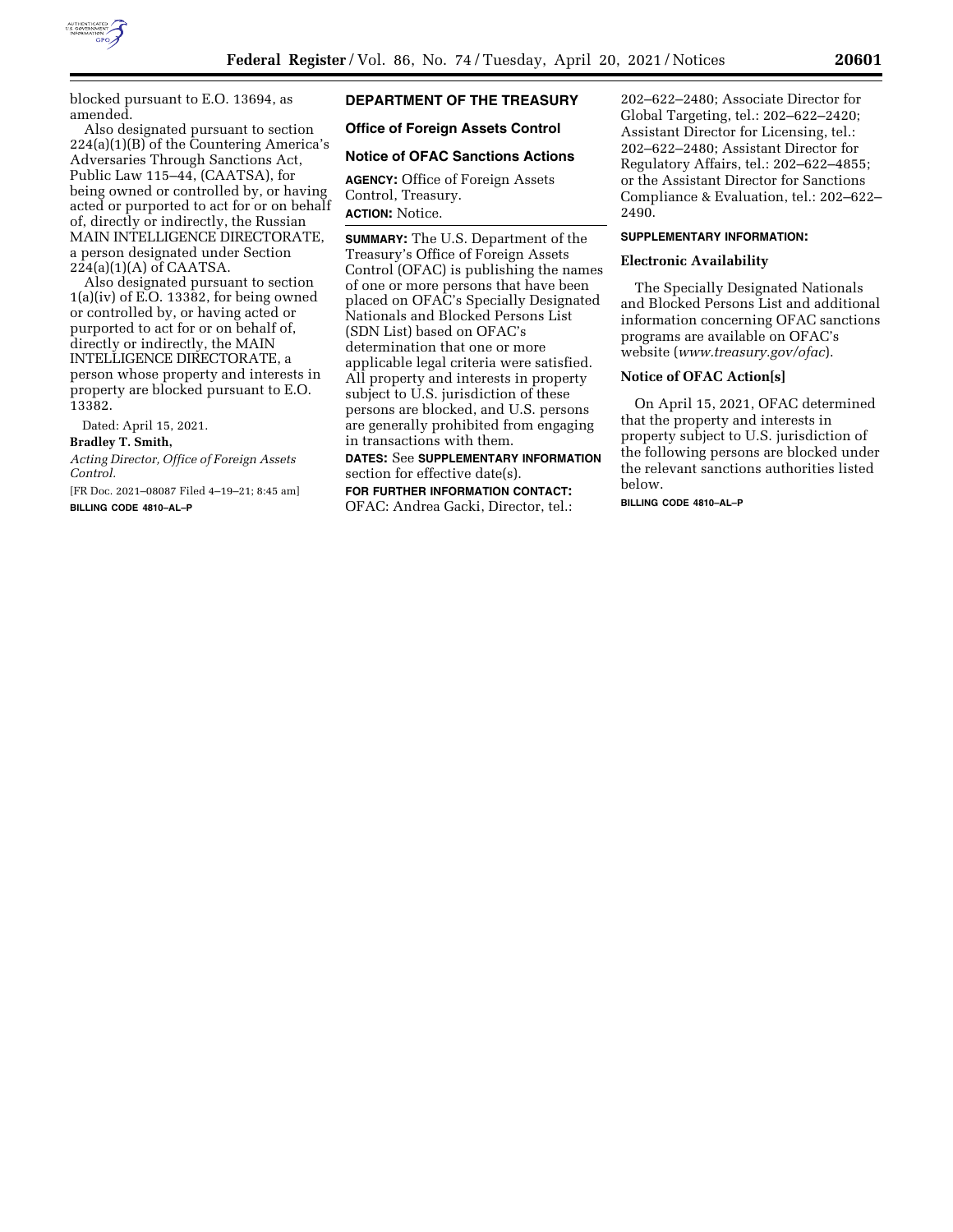## **Entities**

1. AKTSIONERNOE OBSHCHESTVO AST (Cyrillic: AKLINOHEPHOE OELLECTBO ACT) (a.k.a. AST, AO), d. 3k2 str. 4 etazh 5 kom. 55, shosse Kashirskoe, Moscow 115230, Russia; Tax ID No. 7724244406 (Russia) [NPWMD] [CYBER2] [CAATSA-RUSSIA] [RUSSIA-BO].

Designated pursuant to section 1(a)(i) Executive Order (E.O.) of April 15, 2021, "Blocking Property with Respect to Specified Harmful Foreign Activities of the Government of the Russian Federation," (E.O. of April 15, 2021) for operating or having operated in the technology sector or the defense and related materiel sector of the Russian Federation economy.

Also designated pursuant to section  $l(a)(iii)(C)$  of E.O. 13694, as amended for having materially assisted, sponsored, or provided financial, material, or technological support for, or goods or services to or in support of, the Russian FEDERAL SECURITY SERVICE, a person whose property and interests in property are blocked pursuant to E.O. 13694, as amended.

Also designated pursuant to section  $l(a)(iii)(C)$  of E.O. 13694, as amended for having materially assisted, sponsored, or provided financial, material, or technological support for, or goods or services to or in support of, the Russian MAIN INTELLIGENCE DIRECTORATE, a person whose property and interests in property are blocked pursuant to E.O. 13694, as amended.

Also designated pursuant to section  $224(a)(1)(B)$  of the Countering America's Adversaries Through Sanctions Act, Public Law 115-44, (CAATSA), for being owned or controlled by, or having acted or purported to act for or on behalf of, directly or indirectly, the Russian FEDERAL SECURITY SERVICE, a person designated under Section  $224(a)(1)(A)$  of CAATSA.

Also designated pursuant to section  $224(a)(1)(B)$  of the Countering America's Adversaries Through Sanctions Act, Public Law 115-44, (CAATSA), for being owned or controlled by, or having acted or purported to act for or on behalf of, directly or indirectly, the Russian MAIN INTELLIGENCE DIRECTORATE, a person designated under Section  $224(a)(1)(A)$  of CAATSA.

Also designated pursuant to section  $l(a)(iv)$  of E.O. 13382, for being owned or controlled by, or having acted or purported to act for or on behalf of, directly or indirectly, the FEDERAL SECURITY SERVICE, a person whose property and interests in property are blocked pursuant to E.O. 13382.

Also designated pursuant to section  $1(a)(iv)$  of E.O. 13382, for being owned or controlled by, or having acted or purported to act for or on behalf of, directly or indirectly, the MAIN INTELLIGENCE DIRECTORATE, a person whose property and interests in property are blocked pursuant to E.O. 13382.

2. OBSHCHESTVO S OGRANICHENNOI OTVETSTVENNOSTYU NEOBIT (Cyrillic: ОБЩЕСТВО С ОГРАНИЧЕННОЙ ОТВЕТСТВЕННОСТЬЮ НЕОБИТ) (a.k.a. NEOBIT, 000), d. 21 litera G, ul. Gzhatskaya, St. Petersburg 195220, Russia; Tax ID No. 7804360292 (Russia) [NPWMD] [CYBER2] [CAATSA - RUSSIA] [RUSSIA-BO]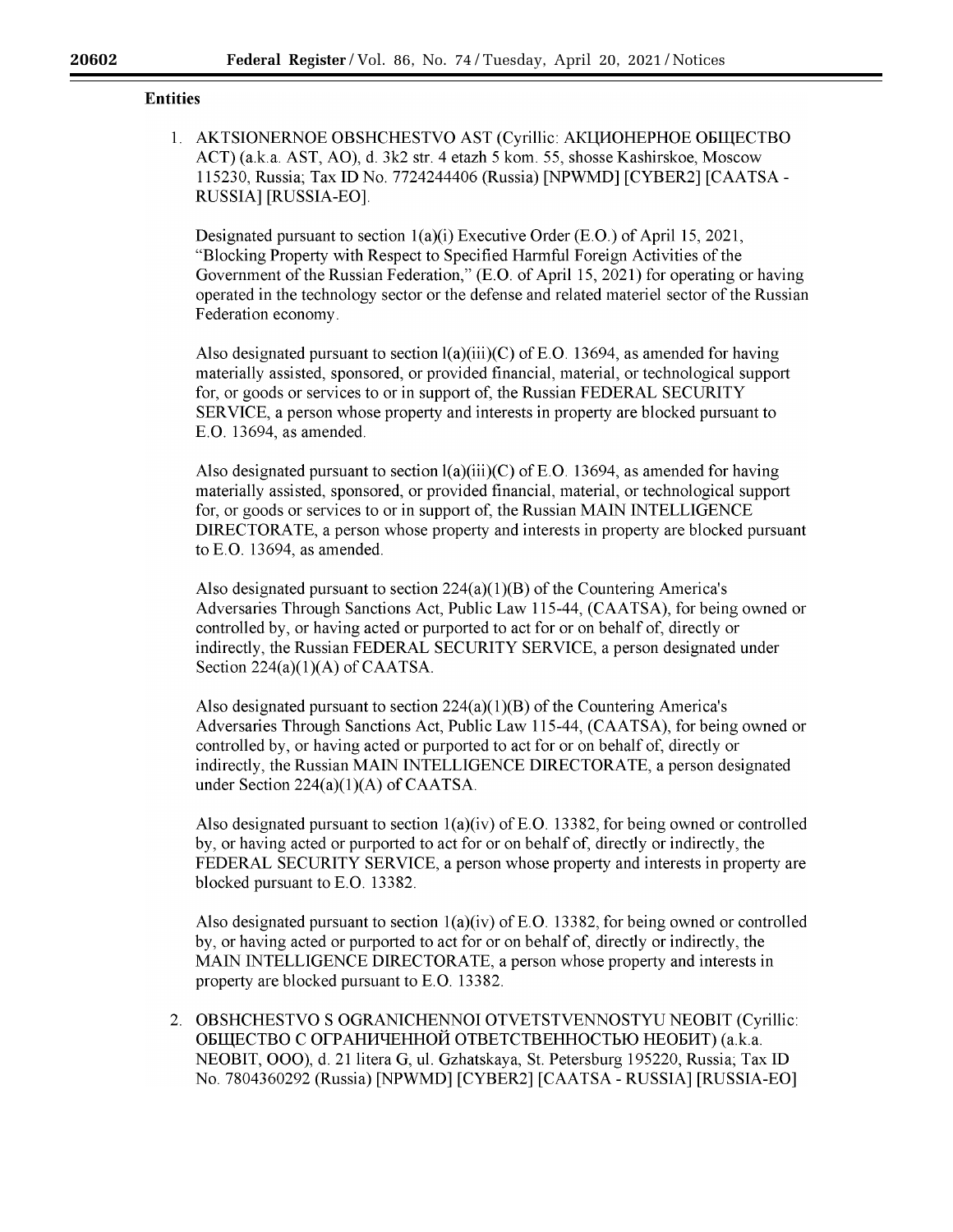(Linked To: FEDERAL SECURITY SERVICE; Linked To: MAIN INTELLIGENCE DIRECTORATE).

Designated pursuant to section  $1(a)(i)$  of E.O. of April 15, 2021 for operating or having operated in the technology sector or the defense and related materiel sector of the Russian Federation economy.

Also designated pursuant to section  $I(a)(iii)(C)$  of E.O. 13694, as amended for having materially assisted, sponsored, or provided financial, material, or technological support for, or goods or services to or in support of, the Russian FEDERAL SECURITY SER VICE, a person whose property and interests in property are blocked pursuant to E.O. 13694, as amended.

Also designated pursuant to section  $l(a)(iii)(C)$  of E.O. 13694, as amended for having materially assisted, sponsored, or provided financial, material, or technological support for, or goods or services to or in support of, the Russian MAIN INTELLIGENCE DIRECTORATE, a person whose property and interests in property are blocked pursuant to E.O. 13694, as amended.

Also designated pursuant to section  $224(a)(1)(B)$  of the Countering America's Adversaries Through Sanctions Act, Public Law 115-44, (CAATSA), for being owned or controlled by, or having acted or purported to act for or on behalf of, directly or indirectly, the Russian FEDERAL SECURITY SERVICE, a person designated under Section  $224(a)(1)(A)$  of CAATSA.

Also designated pursuant to section  $224(a)(1)(B)$  of the Countering America's Adversaries Through Sanctions Act, Public Law 115-44, (CAATSA), for being owned or controlled by, or having acted or purported to act for or on behalf of, directly or indirectly, the Russian MAIN INTELLIGENCE DIRECTORATE, a person designated under Section  $224(a)(1)(A)$  of CAATSA.

Also designated pursuant to section  $1(a)(iv)$  of E.O. 13382, for being owned or controlled by, or having acted or purported to act for or on behalf of, directly or indirectly, the FEDERAL SECURITY SERVICE, a person whose property and interests in property are blocked pursuant to E.O. 13382.

Also designated pursuant to section  $1(a)(iv)$  of E.O. 13382, for being owned or controlled by, or having acted or purported to act for or on behalf of, directly or indirectly, the MAIN INTELLIGENCE DIRECTORATE, a person whose property and interests in property are blocked pursuant to E.O. 13382.

3. AKTSIONERNOE OBSHCHESTVO POZITIV TEKNOLODZHIZ (Cyrillic: AКЦИОНЕРНОЕ ОБЩЕСТВО ПОЗИТИВ ТЕКНОЛОДЖИЗ) (a.k.a. JSC POSITIVE TECHNOLOGIES; a.k.a. POZITIV TEKNOLODZHIZ, AO), d. 23A porn. V kom, 30, shosse Shchelkovskoe, Moscow 107241, Russia; Website [www.ptsecurity.ru;](https://www.ptsecurity.ru) alt. Website [www.ptsecurity.com;](https://www.ptsecurity.com) Tax ID No. 7718668887 (Russia) [NPWMD] [CYBER2] [CAATSA- RUSSIA] [RUSSIA-EO] (Linked To: FEDERAL SECURITY SERVICE).

Designated pursuant to section  $1(a)(i)$  of E.O. of April 15, 2021 for operating or having operated in the technology sector or the defense and related materiel sector of the Russian Federation economy.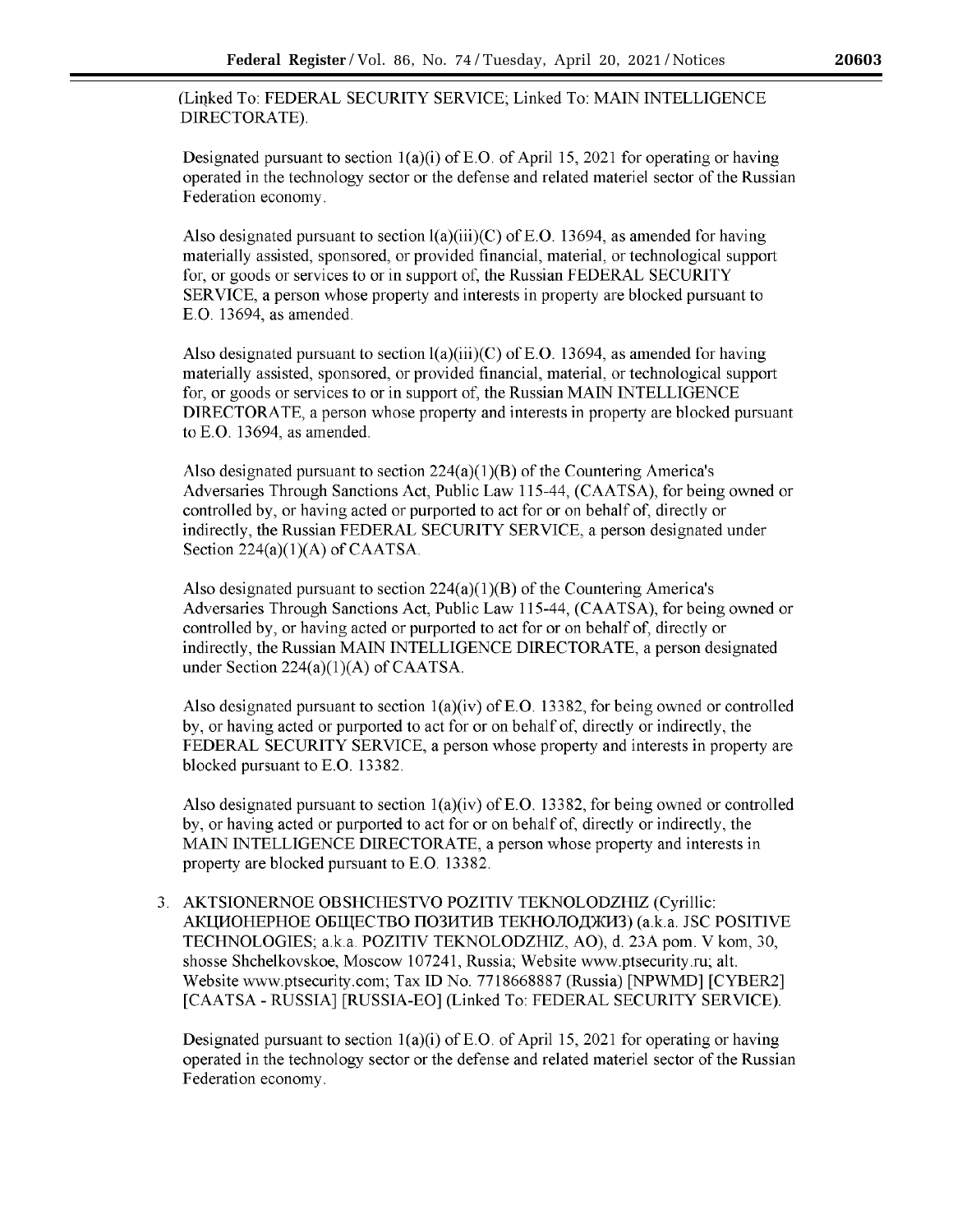Also designated pursuant to section  $l(a)(iii)(C)$  of E.O. 13694, as amended for having materially assisted, sponsored, or provided financial, material, or technological support for, or goods or services to or in support of, FEDERAL SECURITY SER VICE, a person whose property and interests in property are blocked pursuant to E.O. 13694, as amended.

Also designated pursuant to section  $224(a)(1)(B)$  of the Countering America's Adversaries Through Sanctions Act, Public Law 115-44, (CAATSA), for being owned or controlled by, or having acted or purported to act for or on behalf of, directly or indirectly, the Russian FEDERAL SECURITY SERVICE, a person designated under Section  $224(a)(1)(A)$  of CAATSA.

Also designated pursuant to section  $1(a)(iv)$  of E.O. 13382, for being owned or controlled by, or having acted or purported to act for or on behalf of, directly or indirectly, the FEDERAL SECURITY SERVICE, a person whose property and interests in property are blocked pursuant to E.O. 13382.

4. FEDERAL STATE AUTONOMOUS INSTITUTION MILITARY INNOVATIVE TECHNOPOLIS ERA (Cyrillic: ФЕДЕРАЛЬНОЕ ГОСУДАРСТВЕННОЕ АВТОНОМНОЕ УЧРЕЖДЕНИЕ "ВОЕННЫЙ ИННОВАЦИОННЫЙ TEXHOIIOJIMC 3PA; Cyrillic: ФГАУ ВИТ ЭРА; Cyrillic: ТЕХНОРОЛИС ЭРА; Cyrillic: ВОЕННЫЙ ИННОВАЦИОННЫЙ ТЕХНОРОЛИС ЭРА) (a.k.a. ERA MILITARY INNOVATION TECHNOPOLIS; a.k.a. FGAU VIT ERA), Pionerskiy Prospekt, 41, Anapa, Krasnodar Krai 353456, Russia; Website [www.era-tehnopolis.ru;](https://www.era-tehnopolis.ru) Email Address [era\\_l@mil.ru;](mailto:era_1@mil.ru) Tax ID No. 2539025440 (Russia) [RUSSIA-EO].

Designated pursuant to section  $1(a)(i)$  of E.O. of April 15, 2021 for operating or having operated in the technology sector or the defense and related materiel sector of the Russian Federation economy.

5. AKTSIONERNOE OBSHCHESTVO PASIT (Cyrillic: AKLUOHEPHOE OBILIECTBO IIAClfT) (a.k.a. PASIT, AO), Avenue Leninsky, Building 30, Premise IA, Moscow 11934, Russia; Tax ID No. 7736185530 (Russia) [RUSSIA-EO].

Designated pursuant to section  $1(a)(i)$  of E.O. of April 15, 2021 for operating or having operated in the technology sector or the defense and related materiel sector of the Russian Federation economy.

6. FEDERAL STATE AUTONOMOUS SCIENTIFIC ESTABLISHMENT SCIENTIFIC RESEARCH INSTITUTE SPECIALIZED SECURITY COMPUTING DEVICES AND AUTOMATION (Cyrillic: ФЕДЕРАЛЬНОЕ ГОСУДАРСТВЕННОЕ АВТОНОМНОЕ НАУЧНОЕ УЧРЕЖДЕНИЕ НАУЧНО-ИССЛЕДОВАТЕЛЬСКИЙ ИНСТИТУТ СПЕЦИАЛИЗИРОВАННЫЕ ВЫЧИСЛИТЕЛЬНЫЕ УСТРОЙСТВА ЗАЩИТЫ И ABTOMATlfKA) (a.k.a. FGANU NII SPECVUZAVTOMATIKA), Rostov-On-Don, Russia; Tax ID No. 6164205270 (Russia) [RUSSIA-EO].

Designated pursuant to section  $1(a)(i)$  of E.O. of April 15, 2021 for operating or having operated in the technology sector or the defense and related materiel sector of the Russian Federation economy.